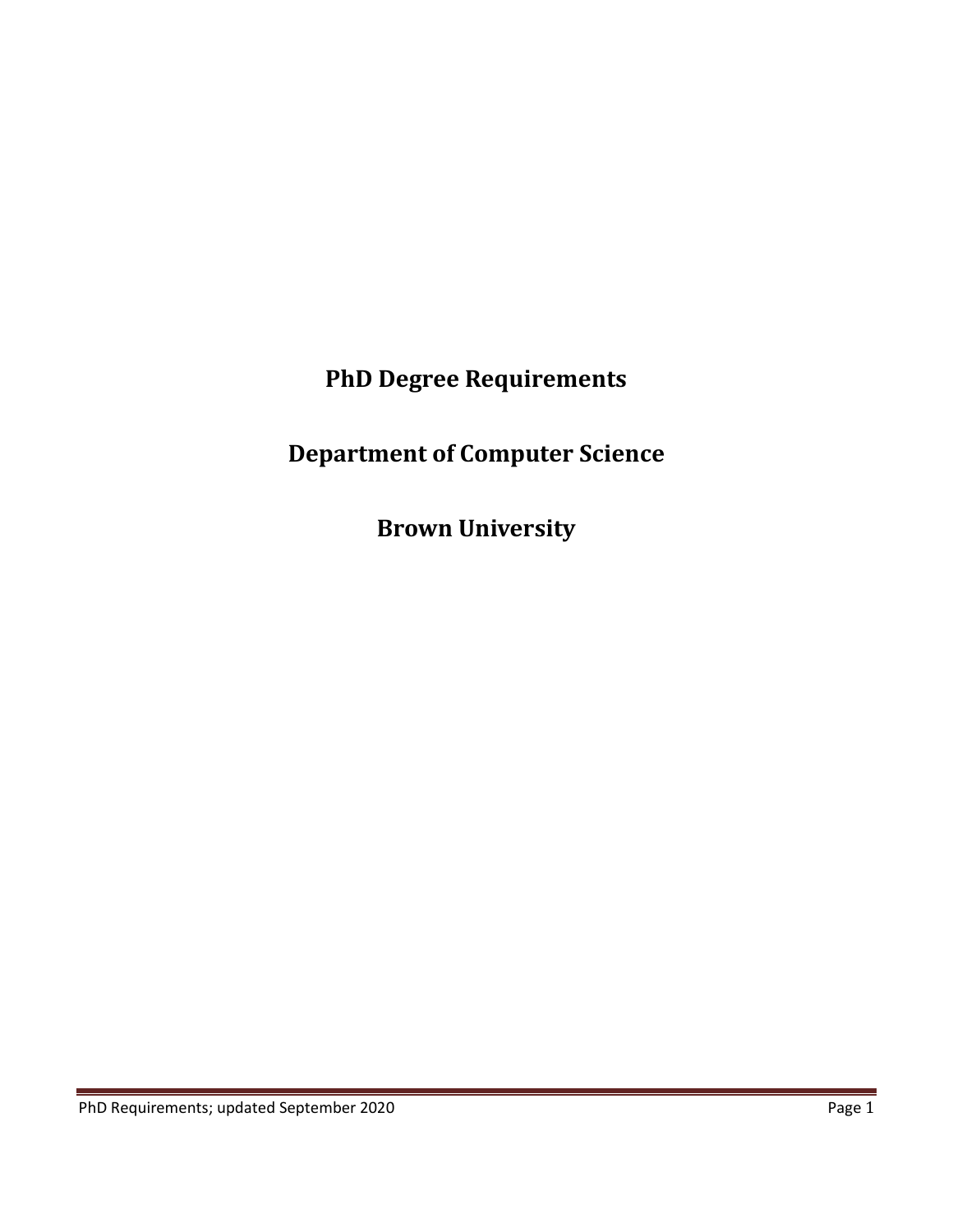### **Missive**

The PhD program has various requirements that establish a baseline for every graduating student. Even an algorithms student must learn to write programs others can read and maintain; even a graphics student must learn to prove algorithms correct. But each should become an expert in his or her own field, and any necessary related fields, and developing this expertise will not come from merely satisfying the baseline requirements. Here are some suggestions for planning your graduate education.

One of the best ways to ensure success is to constantly assess your strengths and weaknesses, and attack the weaknesses. While the requirements do this at a minimal level, you should think about your **goals** rather than the requirements. Your weaknesses may be more evident if you're a beginning student whose background is not in computer science: e.g., you may need to become better at programming or at some branches of mathematics. But you should continue this assessment throughout your career.

Even after identifying a weakness, students sometimes mistakenly assume that they should do *no more* than the requirements. Don't make this mistake: If you spot a weakness, address it! If this means taking strictly more than the minimum number of courses, do so. For instance, if you know your programming is weak, take CSCI 0320 even though it doesn't count towards requirements.

Courses in the department are not the only way to prepare for your career. You can also take courses in other departments or at other universities (did you know that Brown participates in an Exchange Scholar Program that lets you enroll in about ten peer institutions, and that you can take individual courses at Harvard?). In addition, contemporary computer science offers many more ways to gain expertise. You might take an on-line course, watch a series of videos, complete a relevant internship, work through an on-line text, or attend a summerschool—or even just organize an old-fashioned study group within the department. Collaborating on a project with a student from another area can also be a wonderful way to expand your horizons. Your annual reporting form gives you room to tell the faculty about such activities, and to check up on yourself. If you find yourself reporting no such activities, you should check whether there are opportunities you're passing up. Talk with your advisor and with others in the department.

Finally, while your advisor has your best interests in mind, remember that there are things you know about yourself that they don't know about you. If you are uncomfortable discussing these with them (especially as a new student), find other mentors within the department. Peer mentors can be especially effective. However, keep in mind that ultimately your advisor is responsible for your progress and funding, so do not make decisions that might affect them (e.g., accepting a summer internship, being away for two months, taking a course, etc.) without consulting them. They might be relying on you for a deadline. They might also have better suggestions! Be in regular contact, and be proactive.

Welcome to Brown. We're happy to have you here, and we look forward to your growth and success!

The Faculty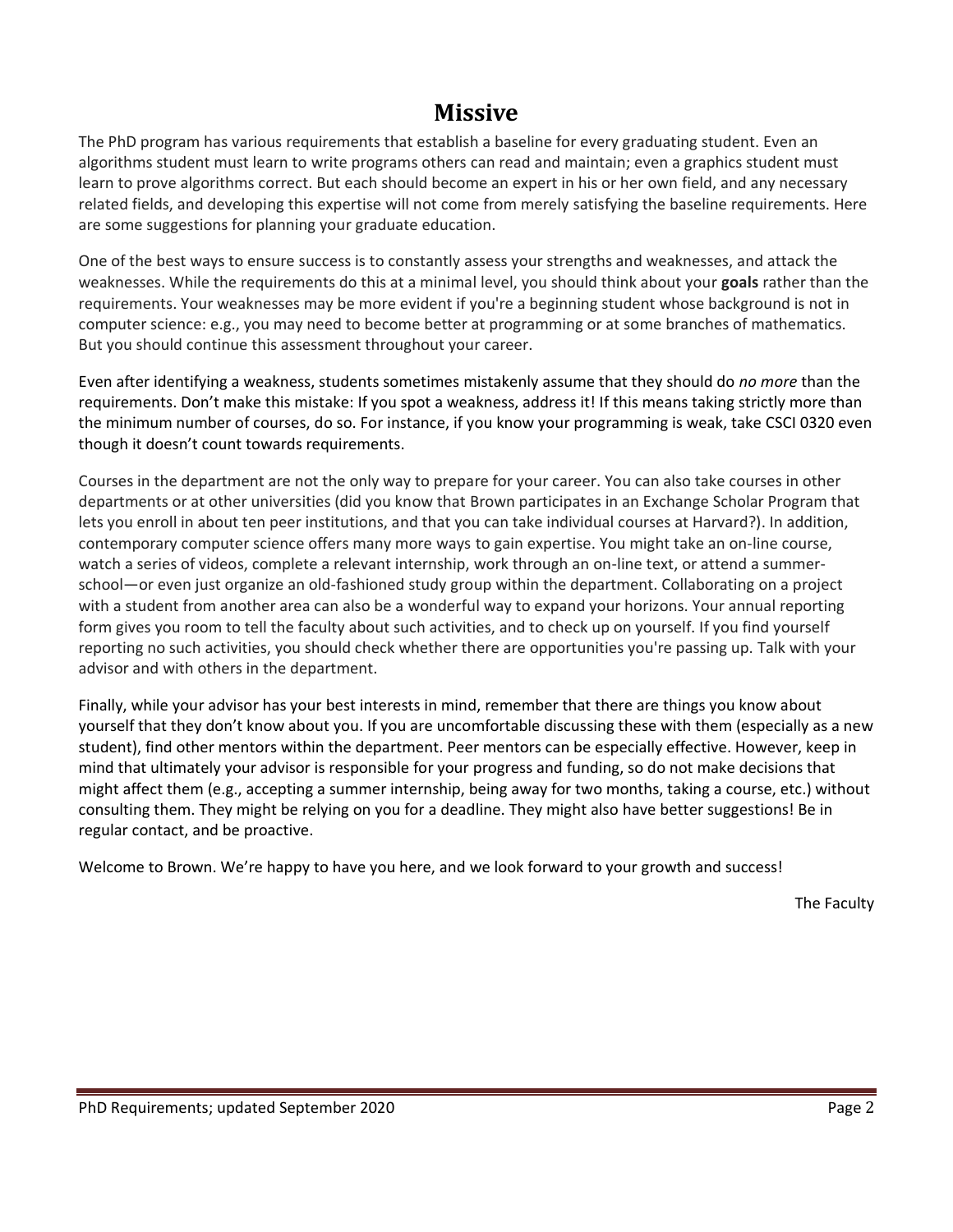## **Requirements**

This document describes the requirements for the PhD degree in computer science at Brown University. Should these requirements change, a student may apply any requirements document since the time of their entry.

**Summary of Requirements:** To graduate with a PhD a student must attain candidacy, pass the depth exam, and complete a dissertation that embodies the results of original research and gives evidence of high scholarship. The student will earn eight course credits before scheduling a thesis proposal.

All proposal and defense presentations must include the student's committee and are open to any other faculty who wish to attend. The talk is followed by a question-and-answer session (q&a) for all present, then a q&a for only committee and faculty members, and then a discussion between committee and faculty members without the student present. The adequacy of the work will be judged by the committee and the faculty in attendance.

**Research requirements:** PhD students must enroll in at least one credit of Reading & Research (R&R) every semester they are a student. R&R credits should be increased to ensure students are meeting the minimum credits required by the Graduate School (Fellows: 4 credits, Research Assistants and Teaching Assistants: 3 credits). Unless otherwise noted, all Brown courses count for one (1) credit.

**Standing and Penalties:** The graduate school defines several levels of standing, with corresponding semantics [\(Graduate School handbook\)](https://www.brown.edu/academics/gradschool/graduate-school-handbook). Any failure to meet a requirement, to maintain a high quality of work, or to make reasonable progress towards completing the degree, can result in a decrease in standing or even in termination.

**Advising:** The student is responsible for finding an advisor for the research and dissertation requirements. In many cases, the same faculty member will serve as the advisor for both requirements. However, at their discretion, the student, the faculty member, or both may elect to not continue working together once the research requirement is complete. In such cases, the student is responsible for finding another advisor.

**Transfer Credits from Other Institutions:** With the approval of the advisor and the graduate school, a student may transfer up to eight graduate courses, typically those taken as part of a master's program. To be eligible for transfer credit, the course must be judged to be of difficulty comparable to corresponding courses in the department. See [http://cs.brown.edu/degrees/doctoral/reqs/transfer\\_credit\\_form.pdf](https://drive.google.com/file/d/0B5nz4TN6oiUgNjBFMW1jSi0yZk0/view) an[d](http://brown.edu/about/administration/registrar/sites/brown.edu.about.administration.registrar/files/uploads/GradTransferCreditApp_2010.pdf) [http://brown.edu/about/administration/registrar/sites/brown.edu.about.administration.registrar/files/uploads/G](http://brown.edu/about/administration/registrar/sites/brown.edu.about.administration.registrar/files/uploads/GradTransferCreditApp_2010.pdf) [radTransferCreditApp\\_2010.pdf.](http://brown.edu/about/administration/registrar/sites/brown.edu.about.administration.registrar/files/uploads/GradTransferCreditApp_2010.pdf)

#### **Scheduling:** Regulations on scheduling are on-line:

research comps: [http://www.cs.brown.edu/grad/phd/reqs/Advancement\\_to\\_Candidacy\\_Contract.pdf](https://cs.brown.edu/media/filer_public/00/23/00233878-9c54-40d3-b534-5c5727c5c825/advancement_to_candidacy_contract.pdf) thesis proposal: [http://cs.brown.edu/degrees/doctoral/proposal/Thesis\\_Proposal\\_Checklist.pdf](http://cs.brown.edu/degrees/doctoral/proposal/Thesis_Proposal_Checklist.pdf) thesis defense: [http://cs.brown.edu/degrees/doctoral/proposal/Thesis\\_Defense\\_Checklist.pdf](http://cs.brown.edu/degrees/doctoral/proposal/Thesis_Defense_Checklist.pdf)

#### **1. Advancement to Candidacy**

To become a candidate for the PhD, a student must complete course requirements, a programming requirement, and a research project. These requirements must be completed by the end of the student's second year.

**Course Requirements:** The student must earn eight course credits over the course of their PhD studies, excluding Reading and Research. Of these, six courses will count toward candidacy. For those six courses: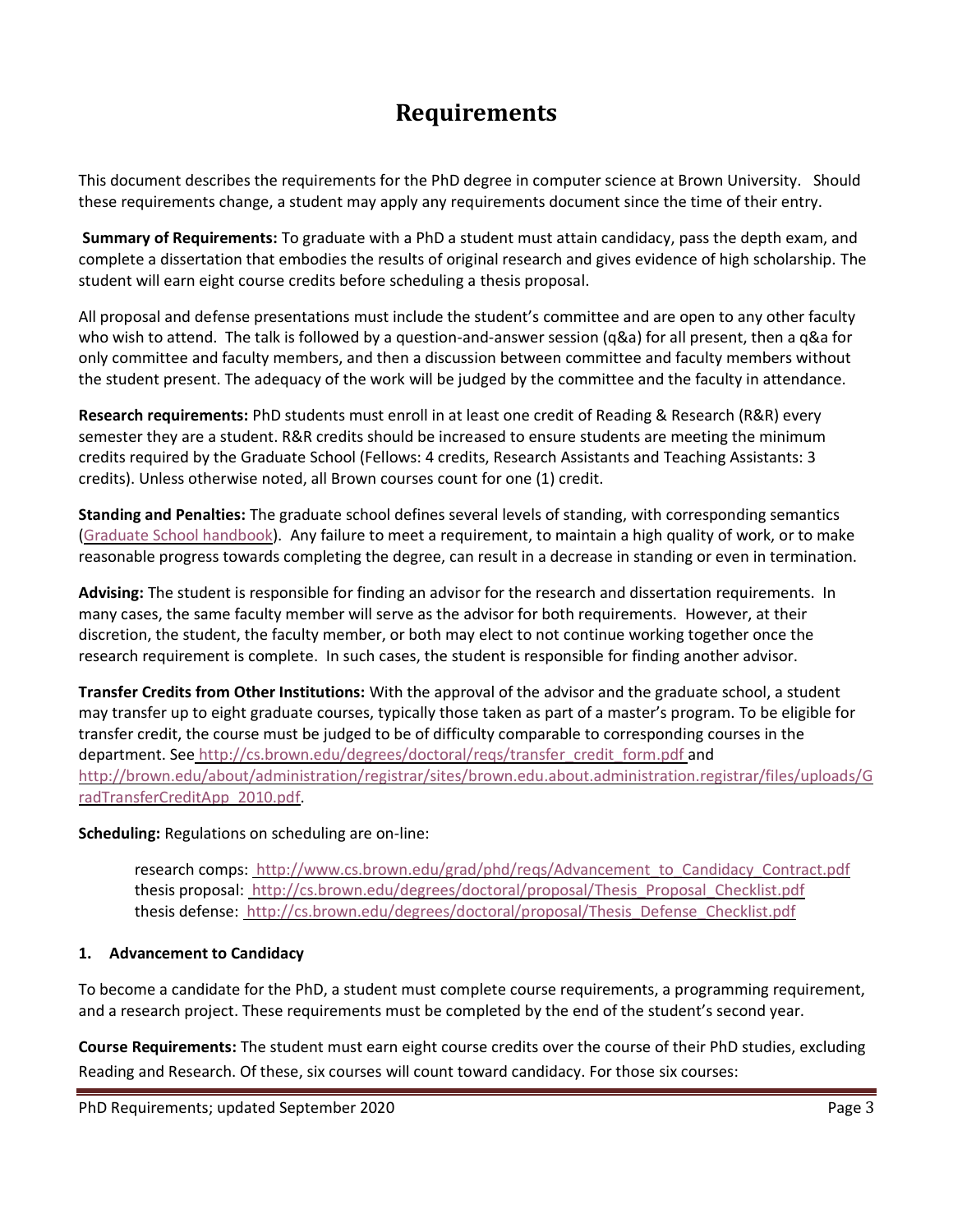At least five must be in computer science at the 1000-level or higher. Two must be listed at the 2000-level.

- One course outside computer science can count towards candidacy; the course must be approved by both the advisor and the DGS.
- · At least three courses must be completed by June 1 of the first year. Neither Reading-and-Research courses nor credits transferred from other institutions count towards this requirement.
- · Courses must cover at least three of the four PhD course areas. For more information about areas, see[:](http://www.cs.brown.edu/grad/phd/reqs/course-areas-phd.html) [http://www.cs.brown.edu/grad/phd/reqs/course-areas-phd.html.](http://www.cs.brown.edu/grad/phd/reqs/course-areas-phd.html)
- · All courses must be completed with a grade of B or better, with at least as many A's as B's.

#### **Programming Requirement:**

The student must pass a programming exam by the end of the second year. The exam is defined by a subset of assignments in the course CSCI 0190, which is offered every fall. The student must complete this work individually and at high quality. Students are welcome, but not required, to attend CSCI 0190 to prepare for the exam.

#### **Teaching Requirement:**

Our doctoral program trains students to become educators as well as researchers, and the successful dissemination of research also depends on teaching ability. Thus, teaching is an integral part of graduate education. All PhD students are therefore required to train as teaching assistants for at least one semester. This requirement can be waived. You need to first get the approval of your advisor for the requirement to be waived and then get permission from the DGS.

Students who are teaching assistants (TA1 and TA2) will receive written feedback on the work done that semester as a teaching assistant in the progress message they receive at the end of the semester. The input will be pulled from the faculty member teaching the course and from course evaluations.

Students who are teaching fellows will be evaluated at multiple points throughout the semester by a faculty member in the department. The faculty member may provide immediate feedback from their observation, at their discretion, and their overall evaluation will be provided in written form in the progress evaluation sent to the student at the end of the semester in which he or she was a teaching fellow.

#### **Research "Comps" Requirement:**

The student must successfully complete a research project that demonstrates the ability to conduct independent, quality research. This requirement has several steps:

By March  $15<sup>*</sup>$  of the first year, the student must select an advisor and two additional committee members. The advisor must approve the choice of the two committee members. Send the names of the committee to fasam@cs.brown.edu no later than March 15<sup>th</sup>.

By April 21<sup>s</sup> of the first year, the student must propose their research. The proposal consists of a 1-3 page document and a 10-minute presentation to the committee and any interested faculty. The student's proposal document must be submitted to the department one week before the date of the proposal by emailing [fasam@cs.brown.edu.](mailto:fasam@cs.brown.edu) The committee may pass or fail the student, or defer the decision. A deferral must be accompanied by clear criteria for improvement, and a revised deadline. A student who fails or has the decision deferred must pass the second time.

In fall of the second year, the student must present their progress in an acceptable form to the committee. Emai[l fasam@cs.brown.edu](mailto:fasam@cs.brown.edu) and cc your advisor to confirm the progress report has been completed by December 1st.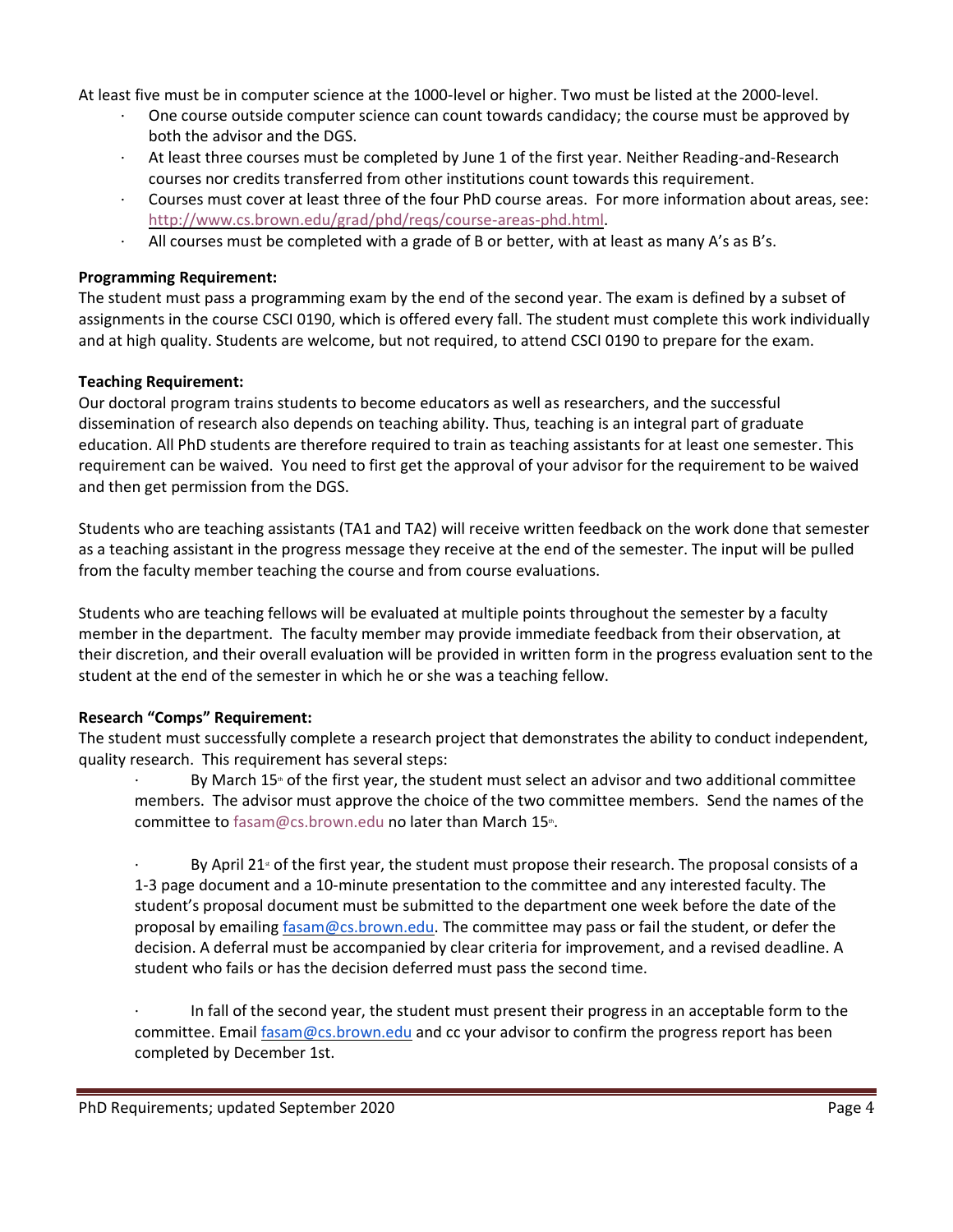By March 15<sup>th</sup> of the second year, the student must defend their project. The project consists of a written report that is roughly equivalent to a conference submission, as judged by the committee and other interested faculty. The defense is a 20-minute presentation. At least one week prior to the presentation, the student must submit the written report—after the advisor has approved it—to the department by emailing fasam@cs.brown.edu. The committee may pass or fail the student. If the student does not pass, they may be invited to defend again no later than May 15<sup>th</sup>. The student must pass the second time. Failing to pass on a second attempt will result in removal from the program.

By the end of the second year, the student must complete the University's program on ethics and responsible research conduct (called BEARCORE). Students will not advance to candidacy without satisfying this requirement. BEARCORE is required for students funded by NIH or NSF. If BEARCORE is not offered in the semester the student needs to take it, CITI certification can be substituted for BEARCORE to satisfy the ethics requirement but BEARCORE should be completed at the earliest convenience after candidacy is reached. A copy of the CITI certificate or BEARCORE completion certificate must be emailed t[o fasam@cs.brown.edu](mailto:fasam@cs.brown.edu) as soon as possible after completing the requirement.

**Note**: For the small number of students with schedules offset by a semester, either due to a January start date or a leave, the deadlines are as follows:

In the student's second semester, the research comp committee needs to be formed by October 15th and the research comp proposal deadline is set at November 20th

In the student's fourth semester, the research comp defense must be held by October 31st.

The programming comp schedule will not be adjusted for students entering in January, making the student's first attempt to complete the exam in the fall, which is their second semester in the program. If a second attempt is required, it will be conducted in the student's fourth semester.

Students entering with Master's-level research experience are encouraged to accelerate the research comps schedule, and may (with their committee's permission) use prior research to satisfy the requirement.

**Earning your Master's degree:** Students who have attained candidacy will not be granted their Master's degree automatically; conversely, a student who earns a Master's degree may not have met the requirements for candidacy. Students wishing to earn a Master's degree en route to the Ph.D. should work to meet the requirements outlined here: [http://cs.brown.edu/degrees/masters/reqs/.](http://cs.brown.edu/degrees/masters/reqs/) The student must fill out the Master's contract and submit it t[o fasam@cs.brown.edu](mailto:fasam@cs.brown.edu) and also apply for a transitional Master's degree in order to be eligible for the degree to be awarded.

#### **2. Demonstration of Depth**

A student can satisfy the depth requirement through an exam or coursework.

The coursework option requires two related, non-Reading-and-Research 2000-level courses. The courses must be in computer science or, if in other disciplines, be approved by the advisor and the Director of Graduate Study (or one other faculty member, in case those two are the same). These courses **can** count for candidacy.

The exam option consists of a reading list that is approved by the curriculum committee and provided to the student during the second year of study (or earlier). The exam is administered by a committee of three faculty members. Students will be given three questions, each expected to take about one week to answer. The student